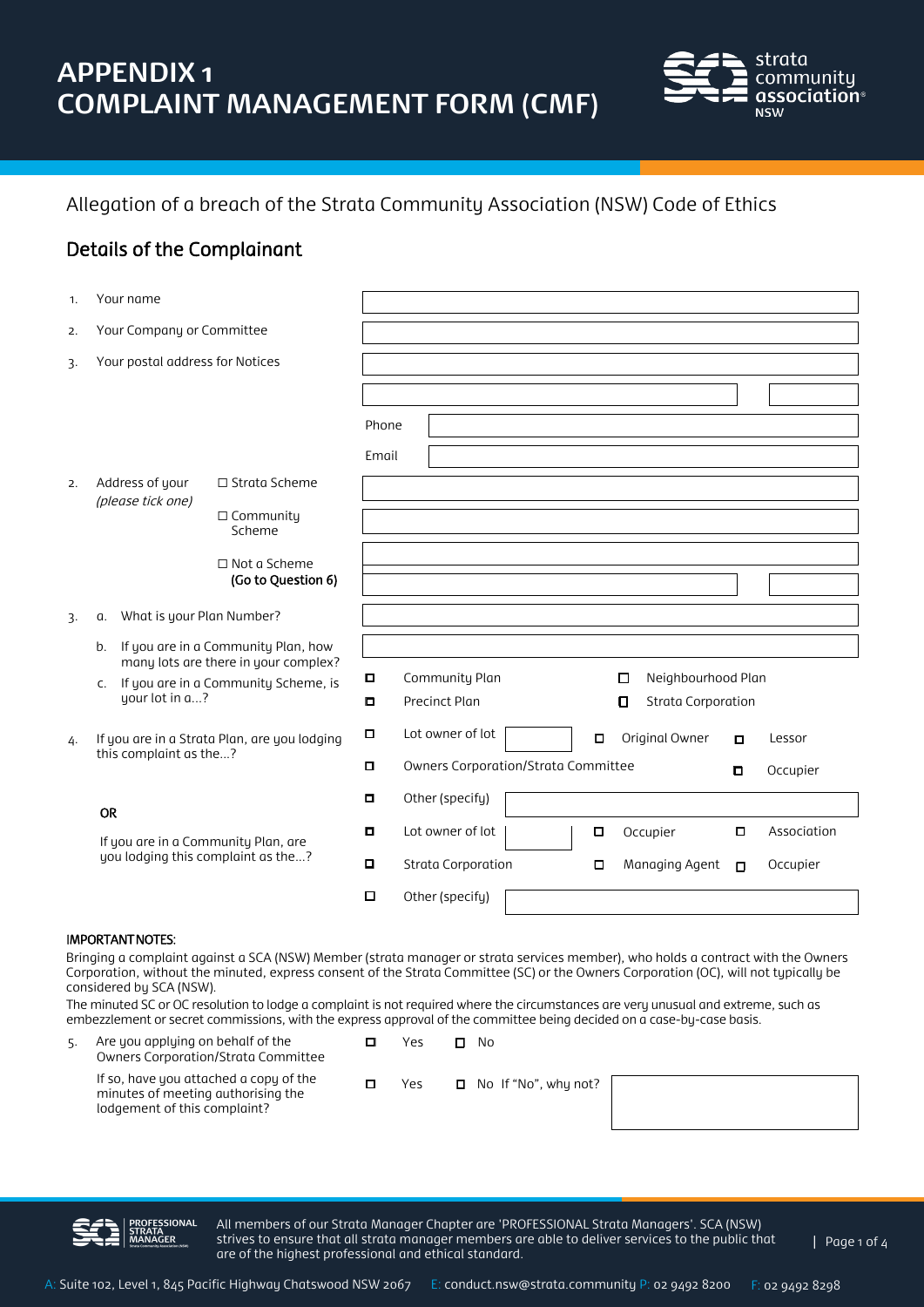

#### Details of the SCA (NSW) Member the subject of the complaint (Subject Member)

| 6. | Please provide the name and<br>contact details of the SCA                                                                                                                                      | Name    |               |                                |           |                                     |                   |                        |   |                       |        |    |
|----|------------------------------------------------------------------------------------------------------------------------------------------------------------------------------------------------|---------|---------------|--------------------------------|-----------|-------------------------------------|-------------------|------------------------|---|-----------------------|--------|----|
|    | (NSW) Member who is the                                                                                                                                                                        | Company |               |                                |           |                                     |                   |                        |   |                       |        |    |
|    | subject of the complaint                                                                                                                                                                       | Address |               |                                |           |                                     |                   |                        |   |                       |        |    |
|    |                                                                                                                                                                                                |         |               |                                |           |                                     |                   |                        |   |                       |        |    |
|    |                                                                                                                                                                                                |         |               |                                |           |                                     |                   |                        |   |                       |        |    |
|    |                                                                                                                                                                                                |         |               |                                |           |                                     |                   |                        |   |                       |        |    |
|    |                                                                                                                                                                                                |         | Phone         |                                |           |                                     |                   |                        |   |                       |        |    |
|    |                                                                                                                                                                                                |         | Email         |                                |           |                                     |                   |                        |   |                       |        |    |
| 7. | Are other parties the subject of this                                                                                                                                                          |         | □             | Lot owner of lot               |           |                                     | o                 | Tenant/Occupier of lot |   |                       |        |    |
|    | complaint?                                                                                                                                                                                     |         | O             |                                |           | <b>Owners Corporation/Committee</b> |                   |                        |   | o                     | Lessor |    |
|    |                                                                                                                                                                                                |         | $\Box$        | Other (specify)                |           |                                     |                   |                        |   |                       |        |    |
|    |                                                                                                                                                                                                |         |               |                                |           |                                     |                   |                        |   |                       |        |    |
|    | 8. Have you tried to settle this dispute through the Subject Member's Complaints Management Process?                                                                                           |         |               |                                |           |                                     |                   |                        |   | $\Box$ Yes $\Box$ No  |        |    |
|    | If yes, please attach a short written statement with the details of that discussion (maximum 1000 words). If no, why? Attach a<br>short written statement of explanation (maximum 1000 words). |         |               |                                |           |                                     |                   |                        |   |                       |        |    |
|    | 9. When did you become aware of the issue?                                                                                                                                                     |         |               |                                |           |                                     |                   |                        |   |                       |        |    |
|    |                                                                                                                                                                                                |         |               |                                |           |                                     |                   |                        |   |                       |        |    |
|    | Details of the complaint                                                                                                                                                                       |         |               |                                |           |                                     |                   |                        |   |                       |        |    |
|    | 10. Have there been previous applications                                                                                                                                                      |         | $\square$ Yes |                                | $\Box$ No |                                     |                   |                        |   |                       |        |    |
|    | involving the same or related dispute?<br>If yes, please provide details                                                                                                                       |         |               |                                |           |                                     |                   |                        |   |                       |        |    |
|    | 11. Where has this complaint been referred to                                                                                                                                                  |         |               | a. NSW Fair Trading?           |           |                                     |                   |                        | □ | Yes                   | □      | No |
|    |                                                                                                                                                                                                |         |               | b. A court of law or tribunal? |           |                                     |                   |                        | □ | Yes                   | □      | No |
|    |                                                                                                                                                                                                |         |               | c. Any other authority?        |           | $\blacksquare$ Yes                  | $\blacksquare$ No |                        |   | If yes, which one(s)? |        |    |
|    |                                                                                                                                                                                                |         |               |                                |           |                                     |                   |                        |   |                       |        |    |
|    | 12. What outcome are you seeking by lodging                                                                                                                                                    |         |               |                                |           |                                     |                   |                        |   |                       |        |    |
|    | this complaint?                                                                                                                                                                                |         |               |                                |           |                                     |                   |                        |   |                       |        |    |
|    |                                                                                                                                                                                                |         |               |                                |           |                                     |                   |                        |   |                       |        |    |
|    |                                                                                                                                                                                                |         |               |                                |           |                                     |                   |                        |   |                       |        |    |
|    |                                                                                                                                                                                                |         |               |                                |           |                                     |                   |                        |   |                       |        |    |
|    |                                                                                                                                                                                                |         |               |                                |           |                                     |                   |                        |   |                       |        |    |
|    |                                                                                                                                                                                                |         |               |                                |           |                                     |                   |                        |   |                       |        |    |

#### IMPORTANT NOTE:

A complaint against a SCA (NSW) Member (Strata Manager Member or Strata Services Member) that has also been referred to another jurisdiction will be considered by SCA (NSW) typically after a decision is made in the other jurisdiction.



All members of our Strata Manager Chapter are 'PROFESSIONAL Strata Managers'. SCA (NSW) strives to ensure that all strata manager members are able to deliver services to the public that are of the highest professional and ethical standard.

| Page 2 of 4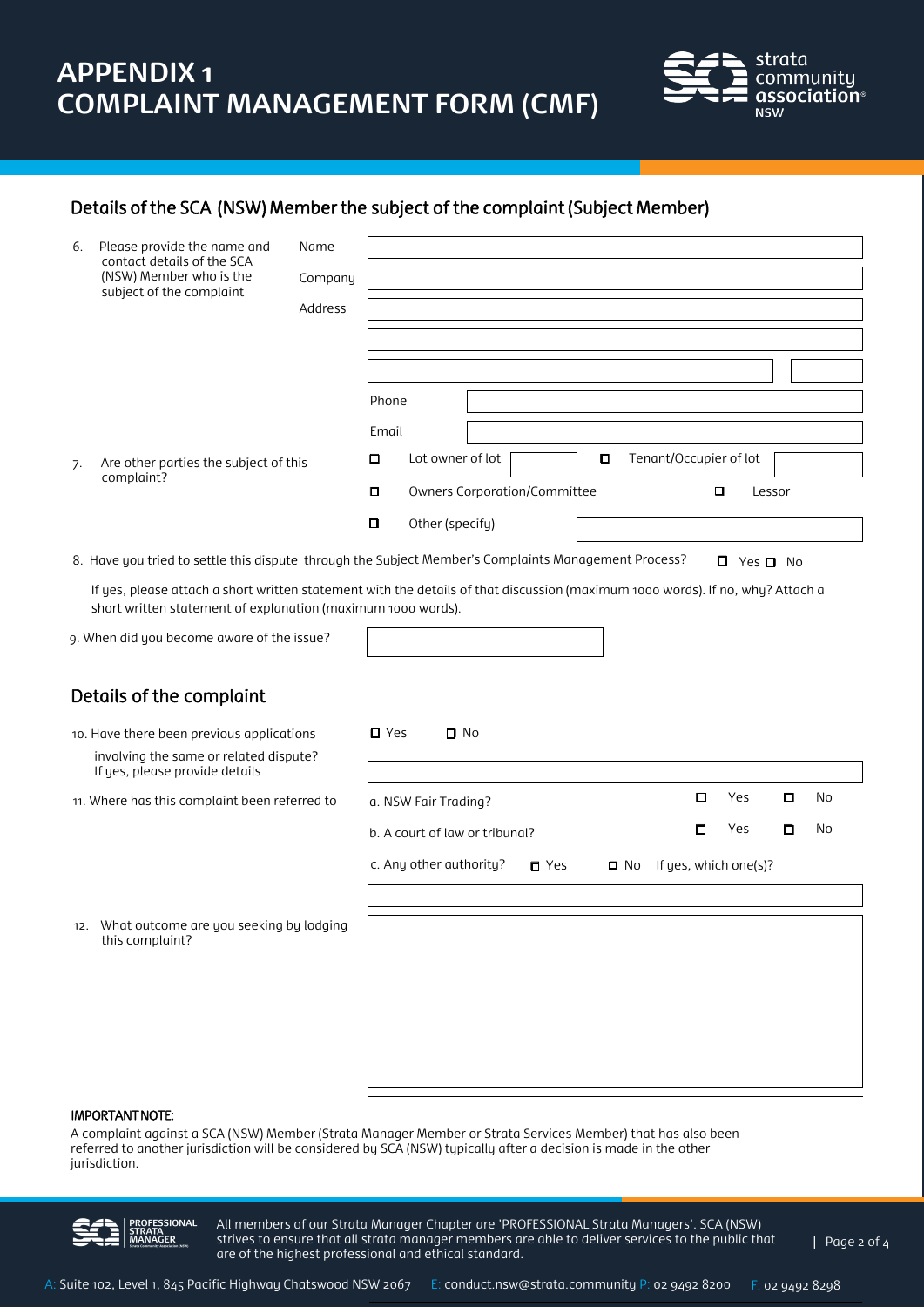

13. What is the complaint you would like considered by the Professional Conduct and Oversight Committee?

| <b>Statement of Complaint</b><br>Describe the complaint - required to be<br>answered                                                                                                                          |                         |
|---------------------------------------------------------------------------------------------------------------------------------------------------------------------------------------------------------------|-------------------------|
|                                                                                                                                                                                                               |                         |
| Breach of Code of Conduct<br>Please indicate the part(s) of the<br>SCA (NSW) Code of Ethics which you<br>believe has been breached by the<br>SCA (NSW) Member                                                 |                         |
| List the facts in chronological order<br>Copies of documents may be attached<br>but must be referenced here                                                                                                   |                         |
|                                                                                                                                                                                                               |                         |
|                                                                                                                                                                                                               |                         |
|                                                                                                                                                                                                               |                         |
| Any other relevant details                                                                                                                                                                                    |                         |
|                                                                                                                                                                                                               |                         |
|                                                                                                                                                                                                               |                         |
| List of supporting evidence                                                                                                                                                                                   |                         |
|                                                                                                                                                                                                               |                         |
|                                                                                                                                                                                                               |                         |
| You hereby consent to sharing the<br>complaint including all the attachments<br>to the relevant complainee and those<br>required to assist in determining the<br>complaint.<br>Consent to share the complaint | $\Box$ No<br>$\Box$ Yes |
|                                                                                                                                                                                                               |                         |



All members of our Strata Manager Chapter are 'PROFESSIONAL Strata Managers'. SCA (NSW) strives to ensure that all strata manager members are able to deliver services to the public that are of the highest professional and ethical standard.

| Page 3 of 4